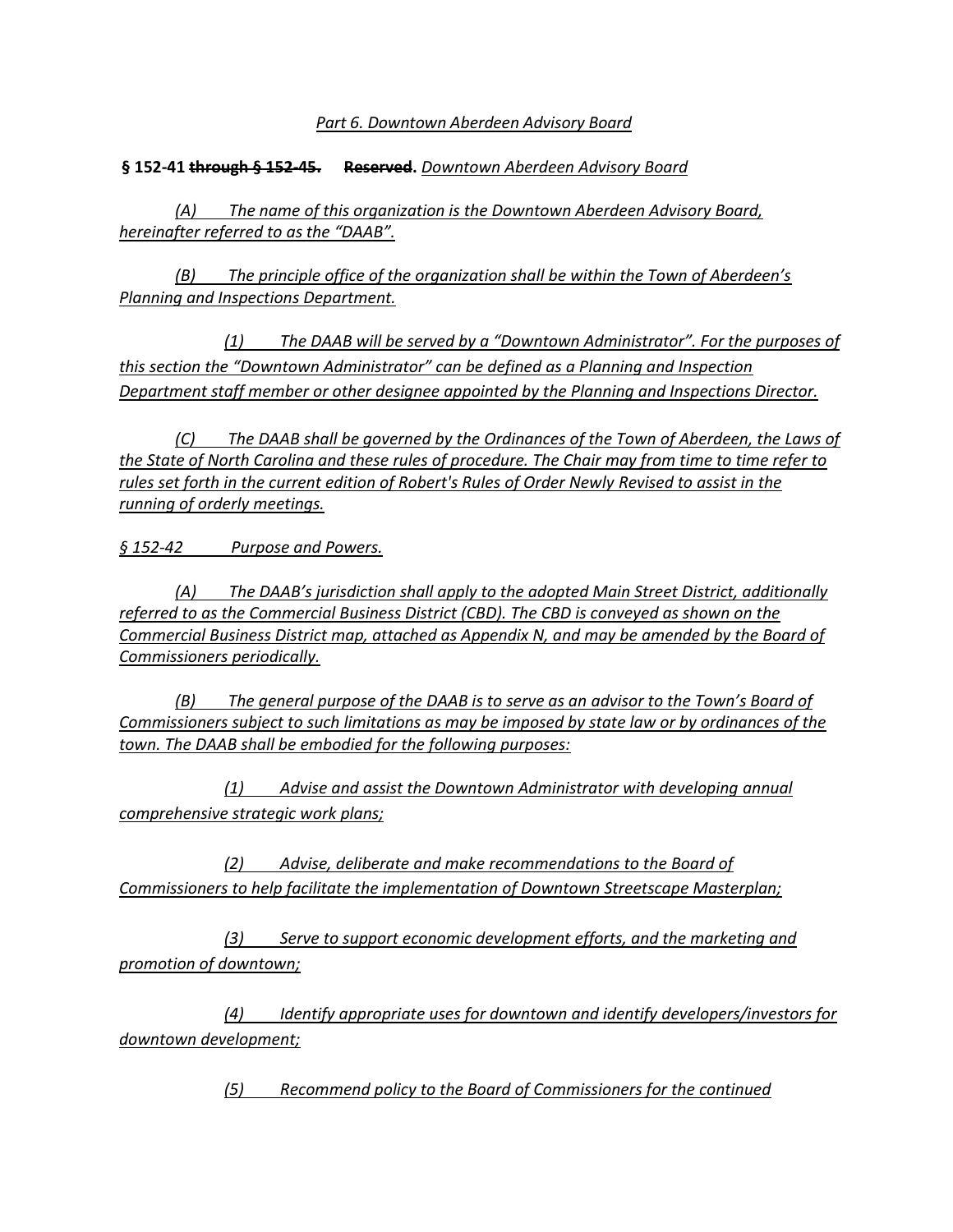*development and sustainability of downtown;*

*(6) Develop financial tools for downtown development;*

*(7) Promote and facilitate the improvement of downtown infrastructure, including water, public safety, parks, parking, transportation, utilities, sidewalks, sewer, and streetscape;*

*(8) Promote and facilitate a program to assist in business retention in the downtown;*

*(9) Promote and facilitate a marketing program to increase sales, visitors, and awareness of downtown;*

*(10) Provide the Board of Commissioners with representative community participation in preparing and implementing plans and reports concerning development of downtown;*

*(11) Promote, facilitate, and act as liaison to catalytic developments significantly affecting the downtown area;*

*(12) Promote and support downtown as a special event location;*

*(13) Encourage the historic preservation, protection and use of Aberdeen's downtown area.*

*§ 152-43 Composition and Organization.*

*(A) The DAAB shall consist of seven posts including two alternates. Of the five regular posts, four shall be filled by a "Downtown Stakeholder", and the fifth post will be as an "at large" seat, filled by a resident of the Town or the Town's ETJ. Of the two alternates, one shall be a "Downtown Stakeholder" and one shall be an additional "at large" post, filled by an resident of the Town or the Town's ETJ.* 

*(1) "Downtown Stakeholder" for the purposes of this section, can be defined as any party whom owns property within the CBD, representative of any business addressed in the CBD, or permanent residents of the CBD.*

*(B) DAAB Members shall be appointed, and eligible for reappointment, by the Board of Commissioners upon staff recommendation.*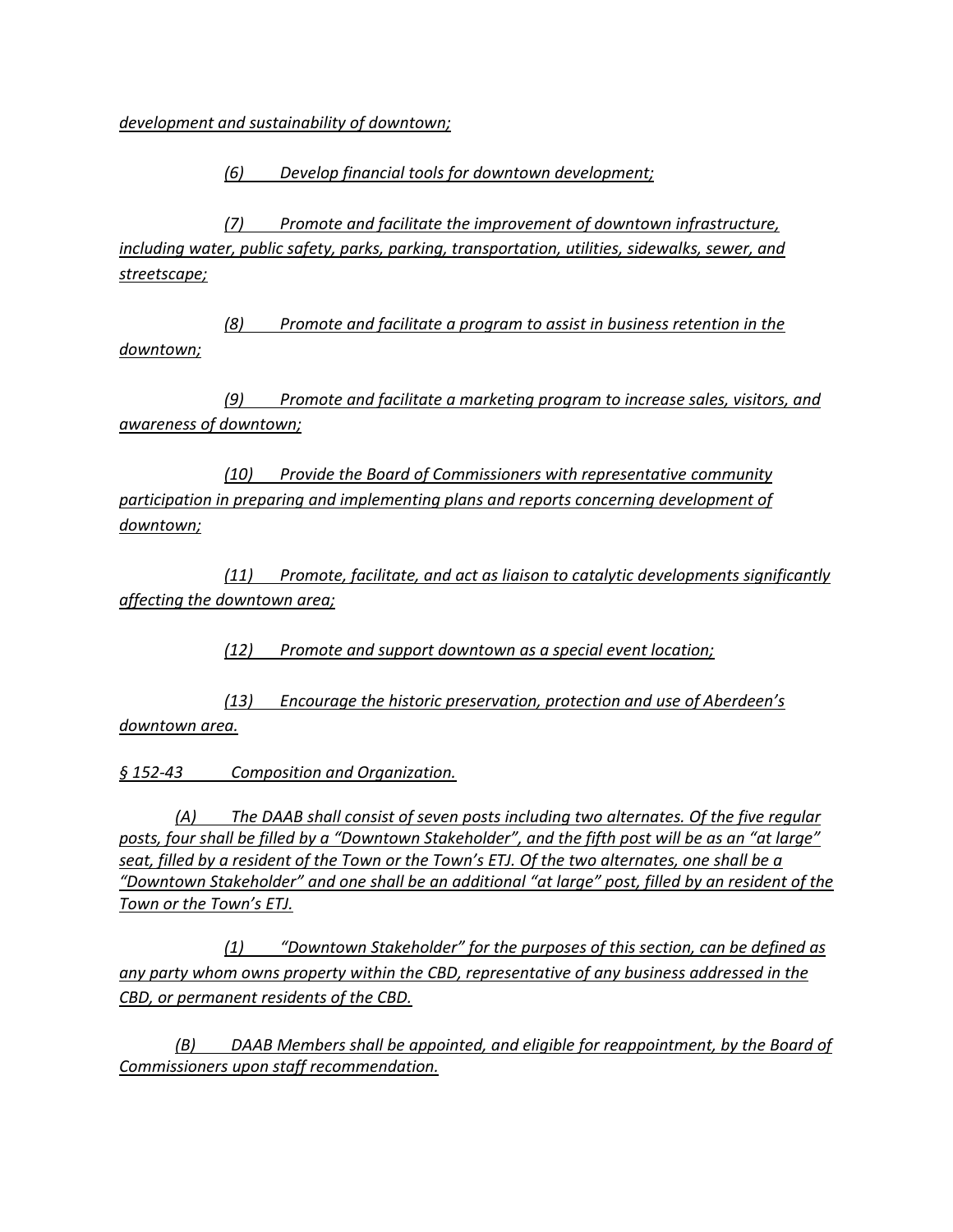*(C) The DAAB shall consist of seven appointed members; five regular members and two alternate members. All members appointed to regular and alternate posts will serve two year terms from the expiration of the post to which they fill.*

*(1) Member Posts & Eligibility: Appointments shall be to any vacant posts, with the newly appointed member adopting the post term to which they are appointed. Appointees must be eligible for the post they represent, and when appointed, their term shall expire according to the post to which they were appointed, as follows:*

- *(a) Post One (1). Term expires on January 1 of even numbered years. Post to be filled by a "Downtown Stakeholder".*
- *(b) Post Two (2). Term expires on January 1 of even numbered years. Post to be filled by a "Downtown Stakeholder".*
- *(c) Post Three (3). Term expires on January 1 of even numbered years Post to be filled by a "Downtown Stakeholder".*
- *(d) Post Four (4). Term expires on January 1 of odd numbered years. Post to be filled by a "Downtown Stakeholder".*
- *(e) Post Five (5). Term expires on January 1 of odd numbered years. Post to be filled by any resident of the Town, or the Town's ETJ.*
- *(f) Alternate Post One (1). Term expires on January 1 of even numbered years. Post to be filled by a "Downtown Stakeholder".*
- *(g) Alternate Post Two (2). Term expires on January 1 of odd numbered years. Post to be filled by any resident of the Town, or the Town's ETJ.*

*(D) Annually, the DAAB shall elect a chair and vice-chair for the coming year. The chair and vice chair shall hold office for one year and shall be eligible for reelection. The chair shall preside over all meetings of the DAAB. The vice-chair shall assist the chair and shall serve as acting chair in the absence of the chair. If the chair is vacated the vice-chair shall become the chair for the remainder of the vacated term.* 

*(E) Any member who misses more than three consecutive regular meetings or more than one-half the regular meetings actually held in a calendar year shall by that fact cease to be a DAAB member. A vacancy created under this Section § 152-43 (E) shall be treated as any other vacancy for purposes of filling the vacated post.*

*(F) No DAAB member shall take part in the hearing, consideration, or deliberation of*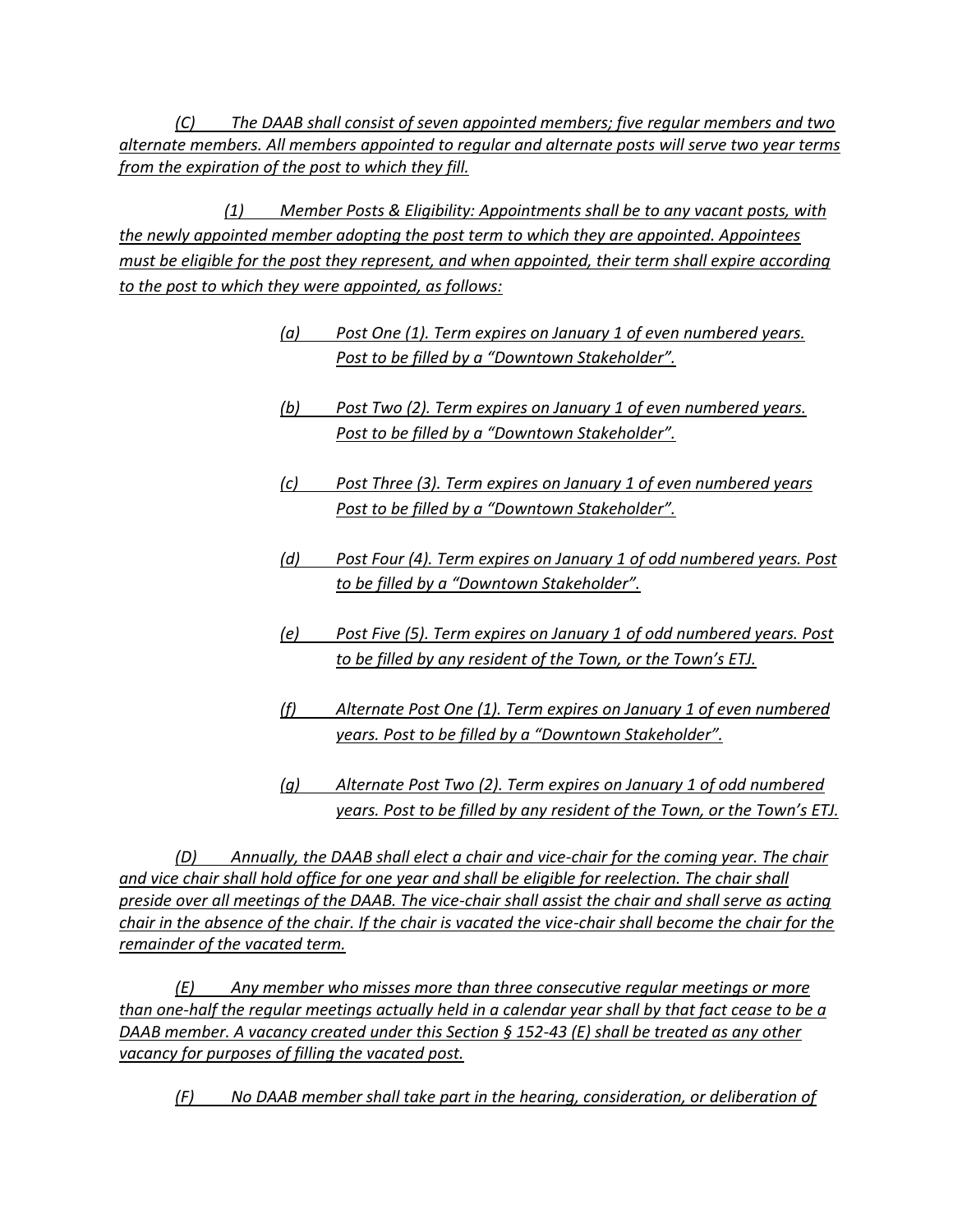*any case or matter before the DAAB in which the DAAB member, or any member of the DAAB member's family, either directly or indirectly, is a party or has any financial interest.*

*(G) The DAAB shall have three standing committees and may develop subcommittees as it finds necessary and convenient. The three standing committees may gather concurrently if seen fit by the DAAB and/or Downtown Administrator. The chair and standing Downtown Administrator shall designate the membership of all committees. Each DAAB member must serve on at least one the three standing committees. The chair shall be either an active or ex officio member of all committees.*

*(1) Standing Committees:*

*(a) Entrepreneur Recruitment*

*(b) Home Décor and Design*

*(c) Arts and Culture*

*§ 152-44 Meetings.*

*(A) The DAAB shall hold regular meetings on a date to be determined by the Downtown Administrator in conjunction with the seven appointed members of the DAAB.*

*(B) The chair and/or the Downtown Administrator may call special meetings. A majority of the DAAB may in writing demand its members call a meeting. Written notice of a special meeting shall be provided to all members at least one week in advance of the proposed meeting date.*

*(C) Whenever there is no business for the DAAB the chair and/or the Downtown Administrator may cancel a meeting by giving notice to all members not less than twenty-four hours before the time set for the meeting. In the event of severe weather or other sufficient cause the chair and/or the Downtown Administrator may cancel a meeting by giving reasonable notice to all members before the time set for the meeting. In the case of a meeting called by a majority of the DAAB the chair and/or the Downtown Administrator may cancel the meeting only upon concurrence of a majority of the DAAB.*

*(D) A majority of members shall constitute a quorum for the conduct of business of the DAAB.*

*(E) All meetings shall be noticed and open to the public as provided by law. Any person who may be substantially affected by final action in any matter that comes before the DAAB may appear in person or by agent or attorney to make presentations respecting any such matter. The chair may impose reasonable restraints on presentations.*

*(F) Members must be present to vote on any matter. Except as may be otherwise required by these rules or other prevailing law, any motion to be carried must have the vote of the*